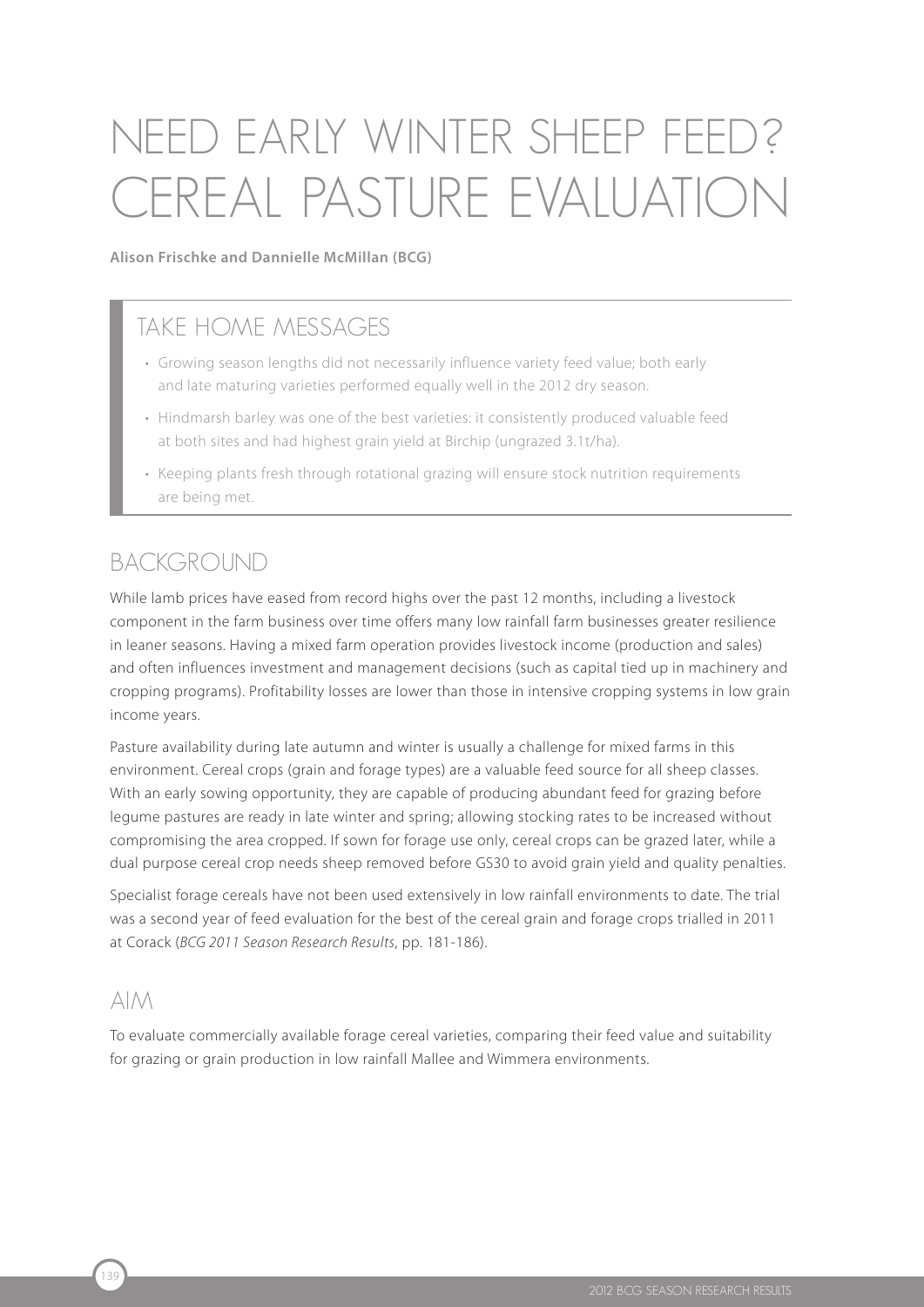## Method

| Location:             | Birchip and Yanac                                                                      |  |  |
|-----------------------|----------------------------------------------------------------------------------------|--|--|
| Replicates:           | $\overline{4}$                                                                         |  |  |
| Sowing date:          | Birchip: 27 April, Yanac: 8 May                                                        |  |  |
| Target plant density: | 160 plants/m <sup>2</sup> , except ryegrass (220 plants/m <sup>2</sup> – Birchip only) |  |  |
| Crop type/s:          | Forage wheat, triticale, barley and oat varieties (Table 1)                            |  |  |
| Inputs/fertiliser:    | At sowing: MAP (55 kg/ha)                                                              |  |  |
| Seeding equipment:    | Birchip – BCG Gason parallelogram seeder (knife points, press wheels,                  |  |  |
|                       | 30cm row spacing)                                                                      |  |  |
|                       | Yanac - BCG cone seeder (knife points, press wheels, 30cm row spacing)                 |  |  |

In 2012, the better performing forage wheat, triticale, barley and oat varieties from a similar trial conducted at Corack in 2011 were re-evaluated, using a replicated plot trial at Birchip and Yanac (NW of Nhill). The trial at Birchip was sown into wheat stubble, while at Yanac the trial was established on a cultivated fallow.

Dry matter (DM) production was measured by taking two cuts in the season when the crops were at least 15cm tall. At Birchip, DM cuts were taken on 20 August, and a separate anthesis cut on 10 October. At Yanac, DM cuts were conducted on 8 July, and a regrowth cut on the same sample areas on 11 September. The July and September cuts were totalled to give a measure of the cumulative grazing value. The nutritional value was assessed by analysing tissue samples taken from the DM cuts.

Dry sheep equivalent (DSE) grazing days were estimated for two varieties at Birchip using:

*DSE grazing days = DM (kg/ha) – 30 (kg/ha; physically unavailable DM) x feed test metabolisable energy (ME) / 8 MJ, which assumes that each DSE requires 8 MJ/day.*

The Yanac site was badly affected by resistant ryegrass, to the extent that the trial had to be terminated on 11 September to avoid seed set of resistant ryegrass. Due to the range of crop types randomised through the trial, no herbicide options were available to control the ryegrass at the site.

At Birchip, plots were grown through to harvest and assessed for grain yield on 2 December using a small plot harvester. Grain samples were collected and analysed for quality.

| <b>Crop</b> | <b>Variety</b> | Intended purpose      | <b>Maturity</b> |  |
|-------------|----------------|-----------------------|-----------------|--|
|             | Hindmarsh      | feed grain            | early           |  |
| Barley      | Moby           | forage                | early           |  |
|             | White Stallion | forage                | early           |  |
|             | Dictator       | frage                 | early-mid       |  |
|             | Commander      | malting               | mid-early       |  |
| Triticale   | Tuckerbox      | forage                | mid             |  |
|             | Crackerjack    | forage                | late            |  |
|             | Galileo        | forage/hay            | late            |  |
| Oats        | Mulgara        | hay/feed grain        | early-mid       |  |
|             | Brusher        | forage/hay/feed grain | early-mid       |  |
|             | Wintaroo       | forage/hay/feed grain | early-mid       |  |
| Rye         | Jivet          | forage                | mid-late        |  |

**Table 1. Cereal pasture varieties, their intended purpose and maturity used in cereal pasture evaluation trial, Birchip and Yanac 2012.**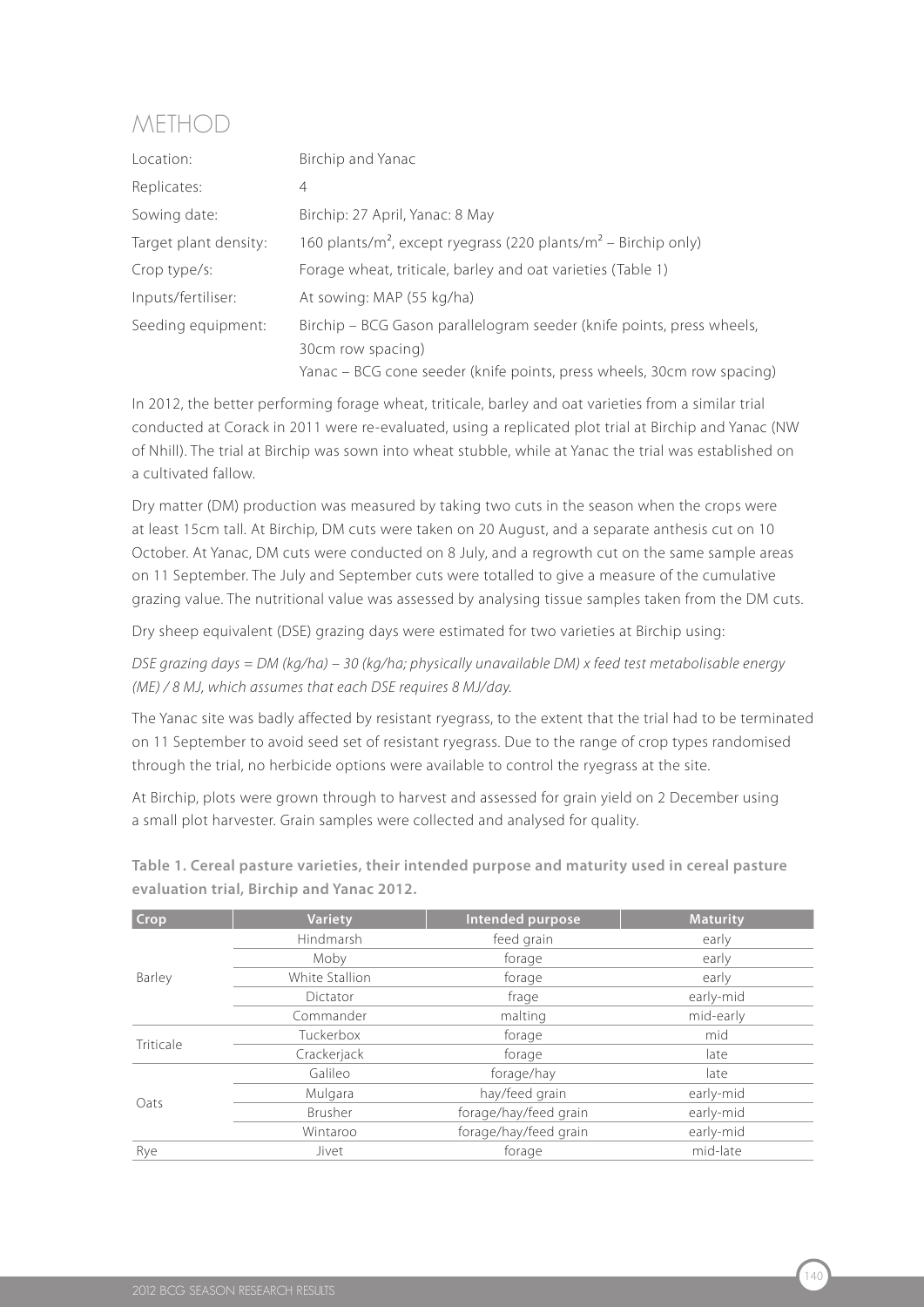## RESULTS AND INTERPRETATION

Both sites experienced below average (April-October) rainfall seasons: Birchip received 156mm GSR rainfall (decile 2) and Yanac 149mm GSR rainfall (decile 1). At both sites, late February and early March rainfall increased subsoil moisture but April was very dry prior to sowing.

At Birchip, DM production was greatest in August and at anthesis for the early maturing varieties Hindmarsh, Moby and White Stallion barley, but also for late-maturing Crackerjack triticale (Table 2). Dictator barley and Brusher oats performed well early, but were surpassed in DM production by anthesis.

Grain yields are presented to indicate how ungrazed areas performed, assuming seed was harvested for sowing the following season or as grain intended for sheep feed. Hindmarsh barley had the highest grain yield (Table 2).

Jivet, a late maturing Tetraploid ryegrass, is intended for spring-summer growth. As expected, its early growth was sluggish compared with other cereals, but its late growth meant it was still green in mid-November, albeit moisture stressed. It is likely that the Jivet would have responded to late rains and provided green feed for animals in the spring when other varieties would have ripened.

| Variety               | August DM (kg/ha)  | Grain yield (t/ha) |                          |  |  |
|-----------------------|--------------------|--------------------|--------------------------|--|--|
| Hindmarsh barley      | 2202abc            | 7158 <sup>a</sup>  | 3.1 <sup>a</sup>         |  |  |
| Moby barley           | 2399abc            | $6462^{ab}$        | $17^{bc}$                |  |  |
| White stallion barley | 2942a              | 7095 <sup>a</sup>  |                          |  |  |
| Dictator barley       | 2317abc            | 5284 <sup>cd</sup> | 1.6 <sup>c</sup>         |  |  |
| Tuckerbox triticale   | $2151^{bc}$        | 5428 <sup>cd</sup> | 2.1 <sup>b</sup>         |  |  |
| Crackerjack triticale | 2306abc            | 6532ab             | 2.1 <sup>b</sup>         |  |  |
| Galileo oats          | 1821 <sup>c</sup>  | 5121 <sup>d</sup>  | 0.9 <sup>d</sup>         |  |  |
| Mulgara oats          | 1997bc             | 5977bc             | $1.9^{bc}$               |  |  |
| Brusher oats          | 2608 <sup>ab</sup> | 5791bcd            | $1.9^{bc}$               |  |  |
| Wintaroo oats         | 2085bc             | 5549 <sup>cd</sup> | 2.1 <sup>b</sup>         |  |  |
| Jivet rye             | 850 <sup>d</sup>   | 3634 <sup>e</sup>  | $\overline{\phantom{a}}$ |  |  |
| Sig. diff.            | $P = 0.001$        | $P = 0.001$        | P < 0.001                |  |  |
| $LSD (P=0.05)$        | 752                | 820                | 0.4                      |  |  |
| $CV\%$                | 24.1               | 9.7                | 13.2                     |  |  |

**Table 2. Dry matter production and grain yield of forage cereals, Birchip 2012.**

At Yanac, Commander, Hindmarsh and Dictator barley produced the most early dry matter. White Stallion barley, Tuckerbox triticale, Brusher and Wintaroo oats started slowly, but managed by September to accumulate grazing value comparable with the other faster growing varieties. Moby barley and Crackerjack triticale did not do as well at this site as at the Birchip site (Table 3). Galileo again was one of the lowest DM producing varieties.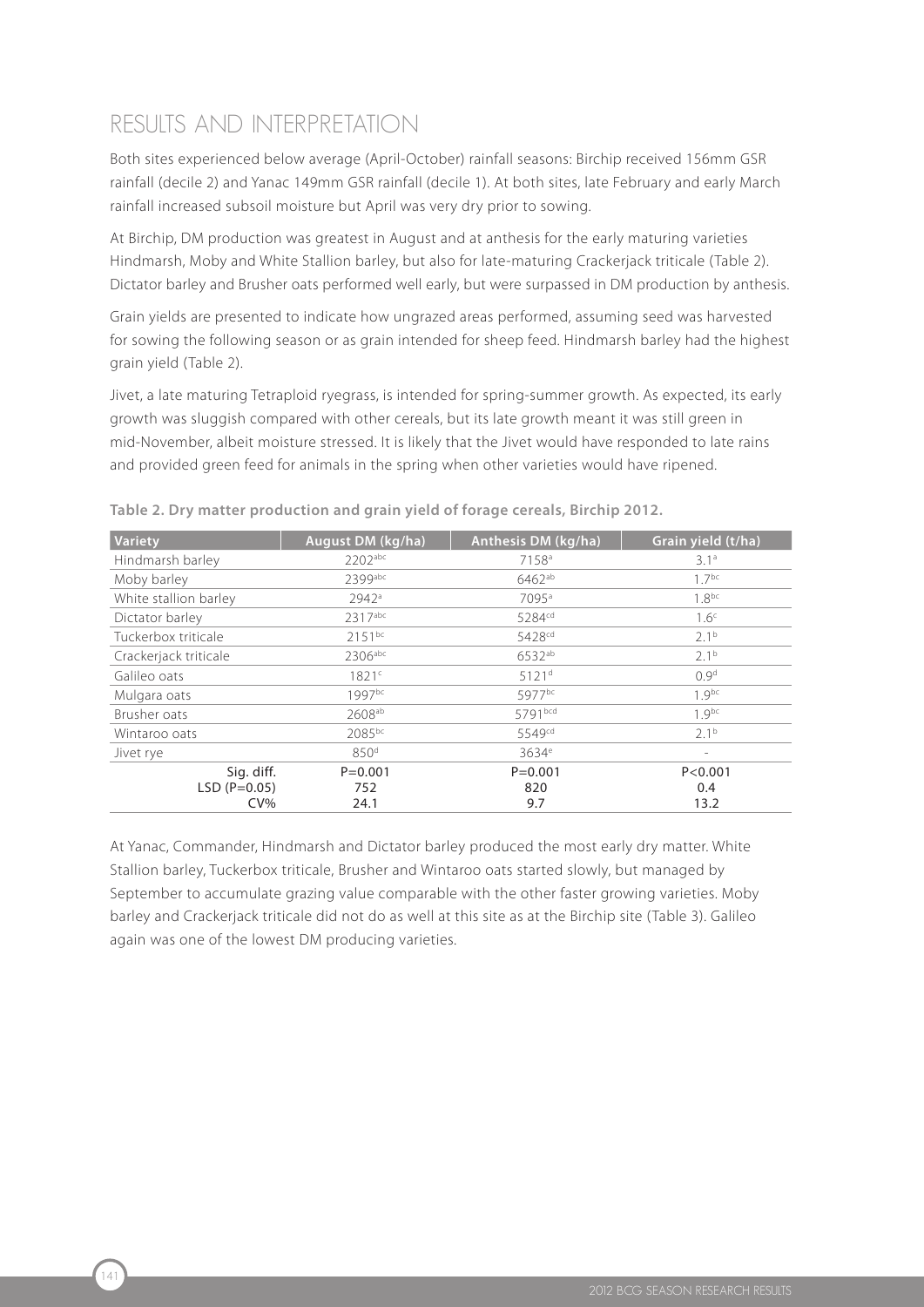| <b>Variety</b>                         | <b>July DM</b><br>1 <sup>st</sup> graze (kg/ha) | <b>September DM</b><br>2 <sup>nd</sup> grazing (kg/ha) | <b>Cumulative</b><br>grazing value (kg/ha) |  |  |
|----------------------------------------|-------------------------------------------------|--------------------------------------------------------|--------------------------------------------|--|--|
| Commander barley                       | 170 <sup>a</sup>                                | 1299 <sup>a</sup>                                      | 1469 <sup>a</sup>                          |  |  |
| Hindmarsh barley                       | $151^{ab}$                                      | 1348 <sup>a</sup>                                      | 1613a                                      |  |  |
| Moby barley                            | $115^{bc}$                                      | gggbc                                                  | $1112^{bc}$                                |  |  |
| White stallion barley                  | 94 <sup>c</sup>                                 | 1169ab                                                 | $1262^{ab}$                                |  |  |
| Dictator barley                        | 190 <sup>a</sup>                                | $1344^a$                                               | $1535^{\circ}$                             |  |  |
| Tuckerbox triticale                    | 88 <sup>c</sup>                                 | 1352 <sup>a</sup>                                      | $1445^{\circ}$                             |  |  |
| Crackerjack triticale                  | 102 <sup>c</sup>                                | 876 <sup>c</sup>                                       | 978c                                       |  |  |
| Galileo oats                           | 87 <sup>c</sup>                                 | 830 <sup>c</sup>                                       | 917c                                       |  |  |
| Mulgara oats                           | $107^{bc}$                                      | 834 <sup>c</sup>                                       | 940 <sup>c</sup>                           |  |  |
| Brusher oats                           | 81 <sup>c</sup>                                 | 1686 <sup>a</sup>                                      | $1765^{\circ}$                             |  |  |
| Wintaroo oats                          | $121^{bc}$                                      | 1231 <sup>a</sup>                                      | $1352^{ab}$                                |  |  |
| Sig. diff.<br>$LSD (P=0.05)$<br>$CV\%$ | P < 0.001<br>45<br>26.4                         | P < 0.001<br>215<br>12.5                               | P < 0.001<br>248<br>13.1                   |  |  |

**Table 3. Dry matter production and grain yield of forage cereals, Yanac 2012.**

There were different responses in pasture production to the low rainfall season between varieties at the two sites. At both sites, the better performing cereal pasture varieties were a combination of early and later maturing varieties. It is likely that the variation in response was due to subsoil moisture reserves, rainfall events at critical stages through plant development, and traits that cope with subsoil conditions.

All varieties provided the minimum requirements for lactating ewes and lambs when grazed in July and August, ie. crude protein >16%, metabolisable energy >11 MJ/kg DM and digestibility >75%. Table 4 demonstrates the decline in nutritional value of two cereal pastures as the season progressed and how this, combined with dry matter production, affects the grazing value (DSE grazing days) between the varieties.

|                | Crude protein (%)          |                  | Metabolisable energy<br>(MJ ME/kg DM) |                         | DOMD (% of DM)      |                  | DSE grazing days           |                         |
|----------------|----------------------------|------------------|---------------------------------------|-------------------------|---------------------|------------------|----------------------------|-------------------------|
| <b>Variety</b> | <b>Hindmarsh</b><br>barlev | Wintaroo<br>oats | <b>Hindmarsh</b><br>barley            | <b>Wintaroo</b><br>oats | Hindmarsh<br>barley | Wintaroo<br>oats | <b>Hindmarsh</b><br>barley | <b>Wintaroo</b><br>oats |
| July           | 35.6                       | 30.5             | 13.9                                  | 13.4                    | 83.4                | 80.7             | 384                        | 302                     |
| August         | 20.4                       | 8.4              |                                       | 12.2                    | 70.4                | 74.9             | 2987                       | 2826                    |
| October        | 6.7                        | 6.9              | 10.1                                  | 8.6                     | 64.3                | 571              | 8999                       | 5933                    |

**Table 4. Nutritional value of Hindmarsh barley and Winteroo oats pasture over time, Birchip 2012.**

Keeping pasture growth fresh is important for the maintenance of nutrient value. In August, at the Nullawil Best Wool Best Lamb/MLA 2012 producer demonstration site (also supported by Northern Victoria Grain & Graze), a Moby barley pasture which had been grazed twice was sampled and compared with Moby that had only been grazed once. Moby grazed twice had higher crude protein (16.8%) and metabolisable energy (13MJ ME/kg DM) than Moby grazed only once which had 9.4% crude protein and 11.5MJ ME/kg DM.